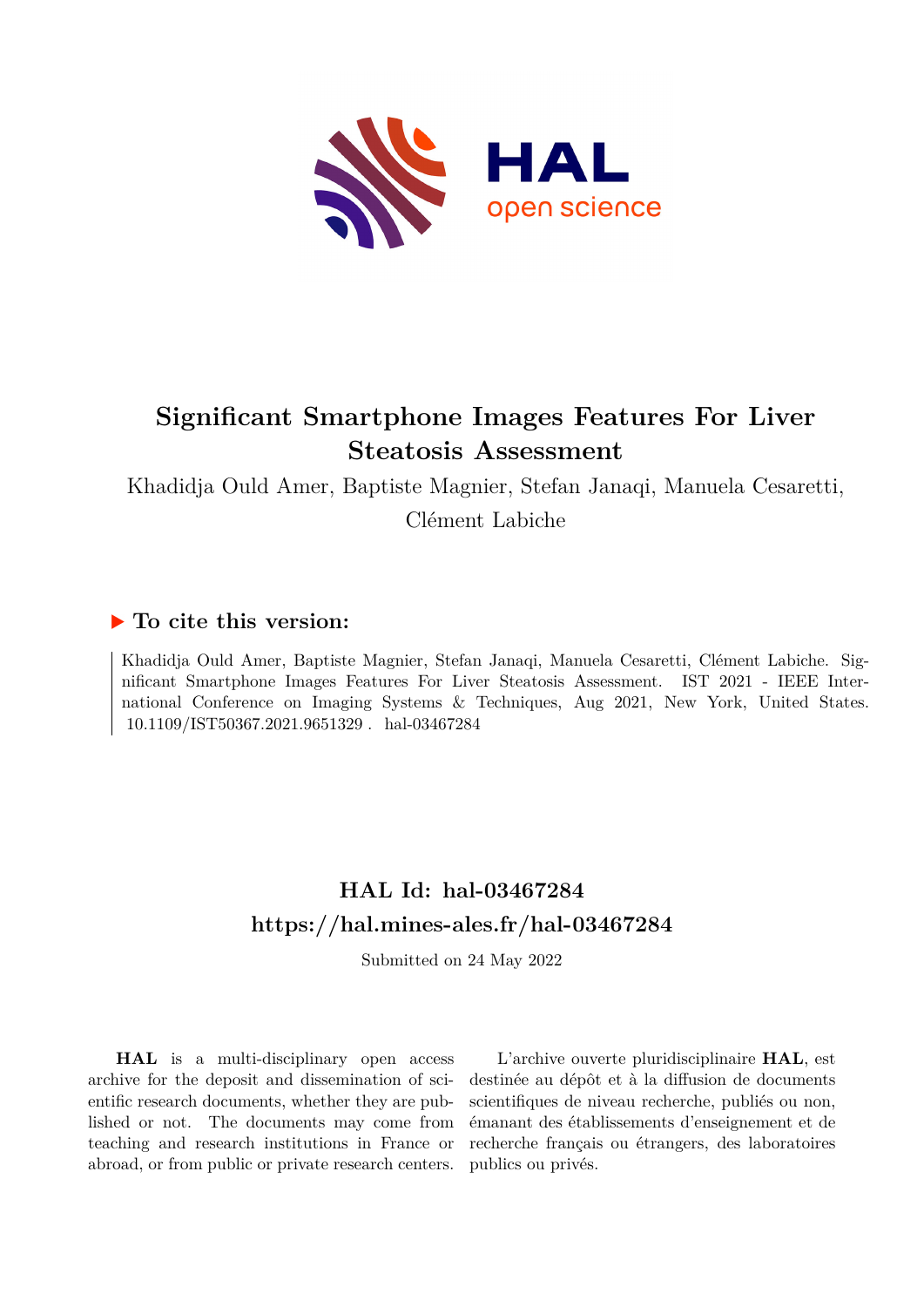# Significant Smartphone Images Features For Liver Steatosis Assesment

Khadidja Ould Amer, Baptiste Magnier, Stefan Janaqi *EuroMov Digital Health in Motion, Univ Montpellier, IMT Mines Ales,* Ales, France {baptiste.magnier,stefan.janaqi}@mines-ales.fr

Manuela Cesaretti, Clement Labiche *Stella Surgical 5 Square de la poste* 34920 Le Crès, France {manuela.cesaretti,clement.labiche}@stellasurgical.com

*Abstract*—The growing demand for liver transplantation is leading medicine to explore new technologies in order to extend the field of viable transplants. Automatic hepatic steatosis assessment is the first step towards the development of a computeraided liver diagnosis due to its importance as a risk factor for primary dysfunction. Color and texture are considered as two fundamental visual characteristics to assess the degree of hepatic steatosis. The aim of this study is to determine the discriminating features for liver image classification according to three steatosis classes: mild, moderate or severe. First, color features are extracted in three color spaces namely: RGB, HSV and YCbCr. Texture features are then extracted from RGB components using co-occurrence matrices, Local Binary Pattern (LBP) and Local Phase Quantization (LPQ). Additionally, feature-extraction was followed by generating a linear model regression using Least Absolute Shrinkage and Selection Operator (LASSO) allowing the classification task. The experimental results show that RGB histograms provide better classification accuracy. However, the relevance of these preliminary results is not sufficient to draw a decisive conclusion due to the experimental database, which is really small, very unbalanced and the images were captured under unknown and widely varying conditions.

*Index Terms*—Liver images, histograms, texture, LASSO.

#### I. INTRODUCTION AND CONTEXT

Liver transplantation (LT) provides indisputable benefit for the survival and quality of life of patients with end-stage diseases [1]. The advances in liver transplantation medicine have led to its expansion over the past ten years. However, access to allografts remains the main limitation, because the growing number of patients who may benefit from the transplant consistently exceeds the number of organ donors. This issue has led to expand the liver selection criteria, which could have Hepatic Steatosis (HS), moving so the limit of acceptance for marginal livers. HS occurs initially by accumulation of triacylglycerols (TGs) in the cytoplasm of hepatocytes. It corresponds to the most important factors affecting liver allograft function and so LT outcome. Based on the size of hepatocytes TGs droplets, HS can be categorised as microvesicular or macrovesicular. Microvesicular has less influence on poor graft function than macrovesicular (MaS) which is one of the most important criteria defining the extended criteria of donor organs. Current quantification and grading of HS utilize a classification of mild  $(<33\%)$ , moderate  $(33\% - 66\%)$ , or severe  $(>66\%)$  [2]. Mild MaS is considered a transplantable condition, whereas the use

of donor livers with moderate MaS remains challenging. Grafts with severe steatosis  $(>60\%)$  are highly recommended to be excluded, due to the critical risk of primary non-function.

Currently, the histological analysis of biopsied liver tissue performed during or after procurement is considered as the gold reference standard for the HS evaluation. However, this requires the availability of a cryostat facility and of an expert pathologist to interpret the result before or immediately after the liver retrieval. Consequently, this procedure can be invasive, time-consuming and difficult in a remote donor hospital. Due to the short time ailability between the liver procurement and its transplantation, the surgeons usually perform HS assessment through clinical evaluation (medical history, blood tests) and qualitative visual liver assessment [2]. The liver is evaluated in a standardized fashion according to certain criteria of parenchymal texture such as: yellowness, firmness and round liver edges. Fig. 1 shows two livers belonging to two different hepatic steatosis (HS) classes assessed by histopathological examination of liver tissue samples extracted with biopsy. Thus, liver with high percentage of steatosis (Fig.1(right)) is characterized by yellowish colors and more rounded edges than the liver in Fig.1(left) with mild hepatic steatosis (HS=5%). Such indicators can help surgeons to assess the overall liver quality for transplantation. Even if biopsy samples are taken, visual assessment of liver steatosis remains very important and always performed. However, it depends on the experience of the surgeon and becomes sometimes very difficult even for experienced surgeons [1]. In this context, the development of a simple, handy, fast and accurate device for non-invasive quantification of HS would obviously be most desirable.

As smartphones have become ubiquitous and the new generation ones are equipped by high resolution cameras, they could be the solution for automatic HS assessment. Indeed, the recent advances in computer vision has led to the development of various assisted diagnostics systems. In this context, texture and color are the fundamental characteristics used for optical images classification [3]–[5]. Inspired by these promising studies, the aim of this paper is to study different image descriptors in order to find the relevant characteristics allowing to predict the quality of the liver for transplantation and its limitations. This project represents the first attempt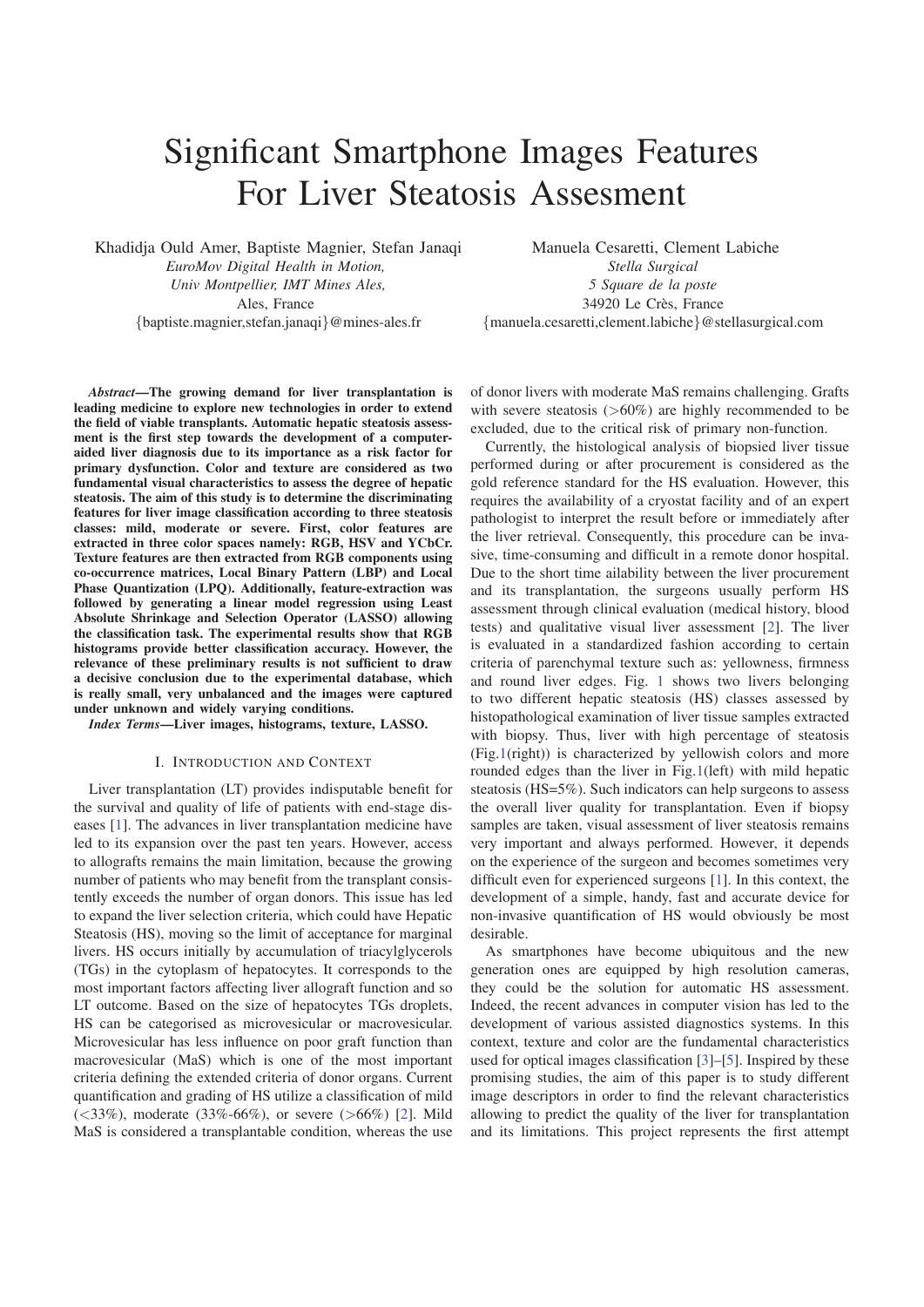

Fig. 1: Images of two livers acquired with smartphones in the operating room: liver with mild: HS=5% (left) and with severe hepatic steatosis: HS=85% (right).

to use automatic texture analysis of RGB (for Red Green and Blue channels) images and machine learning for graft HS assessment. The image database used in this study was initially introduced in the reaserch of Moccia *et al.* [6] on the same project. These images were acquired with different smartphones under different conditions wich include: a wide range of illumination, varying camera pose, different organ positions and presence of specular reflections. There is also the problem of image demosaicking [7] or image compression, degrading textures, colors and many details.

Features extraction consists to apply descriptors on the liver image. It is therefore interesting to know the precise region of the lobe in which the experts perform the biopsy. In this case, it makes more sense to apply the descriptors to the patch covering the region to be analyzed. However, the complete liver shape in many images of the database are not available. Consequently, the classification feasibility will be evaluated by applying both texture and color descriptors on the whole visible area of the liver in this study.

#### II. TEXTURE DESCRIPTORS

Texture analysis is a useful way whose primary purpose is to provide descriptors for image classification. In the medical field, texture-based information are increasingly used for computer aided diagnosis [6], [8], [9]. In this study, we focused on three commonly used texture descriptors: Cooccurrence matrices, Local Binary Pattern (LBP) and Local Phase Quantization (LPQ).

#### *A. Gray Level Co-occurence Matrix (GLCM)*

Grey Level Co-occurrence Matrix is one of the earliest methods used for image texture analysis [10]. This technique calculates the probability  $P(i, j, d, \theta)$  which represents the number of times two pixels with gray level i and j appear at a relative distance d according to a given orientation  $\theta$ :

$$
P_{i,j}(d,\theta) = \# \big\{ [(k,l)(m,n) \in (L_x, L_y)^2 | I(k,l) = i, I(n,m) = j, d, \theta] \big\},\tag{1}
$$

where  $(k, l)$  and  $(m, n)$  are respectively, the coordinates of pixels  $i$  and  $j$ ,  $\#$  denotes the occurrence number of the pixel pair in the  $(L_x \times L_y)$  image resolution cells ordered by their row-column designations. The conventionally used angular directions  $\theta$  are 0, 45, 90 and 135 degrees. Note that  $P(i, j, d, \theta) = P(j, i, d, \theta)$ , thus GLCMs are a symmetric.

GLCMs provide a rich description of spatial dependence that is difficult to manipulate directly. Haralick *et al.* proposed

a set of 14 statistical descriptors or attributes to summarize the textural information contained in the GLCMs [10]. However, only a subset of 5 descriptors are considered to be more relevant in the literature, namely: angular second moment or energy ENE, contrast CST, homogeneity HOM, entropy ENT and correlation COR are computed such as:

$$
ENE = \sum_{i} \sum_{j} P_{i,j} (d, \theta)^2,
$$
\n(2)

$$
CST = \sum_{i} \sum_{j} (i-j)^2 \cdot P_{i,j}(d,\theta),\tag{3}
$$

$$
HOM = -\sum_{i} \sum_{j} \frac{P_{i,j}(d,\theta)}{1 + (i - j)^2},\tag{4}
$$

$$
ENT = -\sum_{i} \sum_{j} P_{i,j}(d,\theta) \cdot \log(P_{ij}(d,\theta)),
$$
 (5)

$$
COR = -\sum_{i} \sum_{j} P_{i,j}(d,\theta) \frac{(i - \mu_i)(j - \mu_j)}{\sqrt{\sigma_i^2 \sigma_j^2}},
$$
 (6)

where  $\mu_i$  and  $\sigma_j$  represent the mean and standard deviation of the normalized inputs for the reference pixel  $i$  and neighbor pixel *j* respectively [10]. Also,  $\mu_{\{i,j\}}$  and  $\sigma_{\{i,j\}}$  correspond to  $\mu_i = \sum_i i \cdot P_{i,j}$  and  $\sigma_i = \sum_i P_{i,j} (i - \mu_i)^2$ .

#### *B. Local Binary Pattern (LBP)*

The original version of the LBP labels the pixels by comparing each pixel with its  $3 \times 3$ -neighbourhood and considering the result as a binary number as illustrated in Fig. 2 [11]. The histogram of the labels is often used as a texture descriptor. The LBP operator was later generalized to deal with the texture at different scales by using neighborhoods of different sizes [12]. The thresholding function is defined as follows:

$$
LBP_{P,R} = \sum_{p=0}^{P-1} s(g_p - g_c) \cdot 2^p, \quad \text{with } s(x) = \begin{cases} 1 & x \ge 0 \\ 0 & x < 0, \end{cases} \tag{7}
$$

where  $g_c$  and  $g_p$  are the gray level values of the central pixel and its neighbor respectively.  $P$  is the total number of the sampling points in a circular neighborhood of R radius around

 $g_c$ .<br>The  $LBP_{P,R}$  operator can produce  $2^P$  different output values from the  $P$  neighbor pixels. Furthermore, the LBP operator rotation invariant  $LBP_{R,R}^{ri}$  by assigning a unique label to each rotation invariant [13] (as an example, 01110000 and 00111000 are rotation invariant) is expressed by: and 00111000 are rotation invariant) is expressed by:

$$
LBP_{P,R}^{ri} = min\{R_{OR}(LBP_{P,R}, i) \mid i = 0, 1, ..., P - 1\},\tag{8}
$$

where  $R_{OR}(x, i)$  performs a circular bit-wise right shift on the P-bit number  $x$ ,  $i$  times.

Another extension of the LBP operator has been proposed to improve both the rotational invariance and to reduce the feature dimensionality. The uniform rotational invariance  $LBP_{PR}^{riu2}$ assigns an individual code to uniform patterns which contain at most 2 transitions (0 to 1 or vice versa) and a separate code to all non-uniform patterns. Its formal definition is given by the following equation:

$$
LBP_{P,R}^{riu2} = \begin{cases} \sum_{p=0}^{P-1} s(g_p - g_c) & \text{if} & U(LBP_{P,R}) \le 2\\ P+1 & \text{otherwise,} \end{cases}
$$
 (9)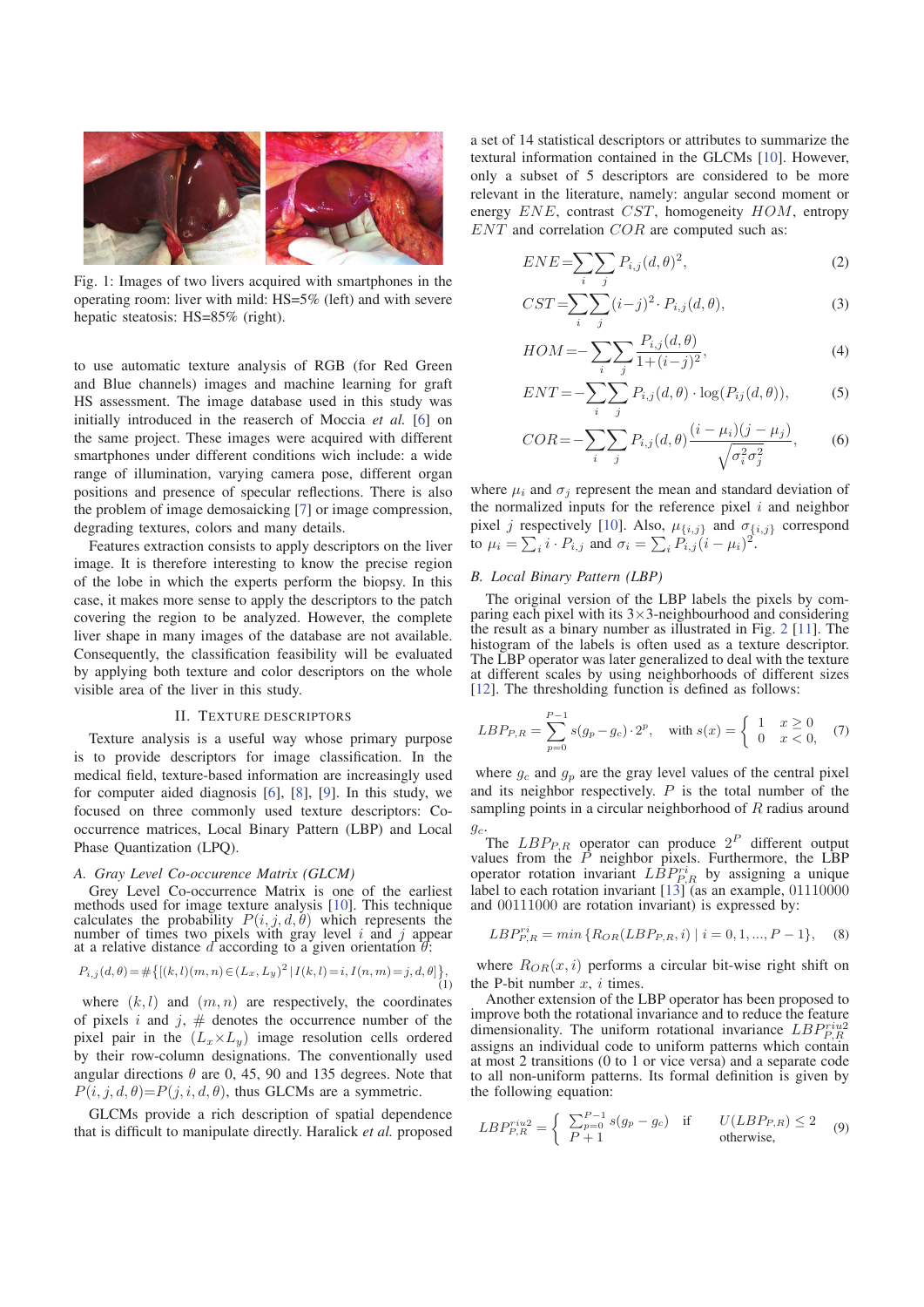

Fig. 2: Basic LBP and LPQ histogram calculation example.

where  $U(LBP_{P,R})$  is computed as:  $U(LBP_{P,R}) =$  $|(s(g_{P-1} - g_c) - s(g_0 - g_c))| + \sum_{p=1}^{P-1} |(s(g_p - g_c) - s(g_{p-1} - g_c))|$ . Thereafter, the  $LBP_{PR}^{riu2}$  operator is a texture descriptor by producing a histogram of  $(P+2)$  bins.

#### *C. Local Phase Quantization (LPQ)*

The LPQ is blur invariant texture analysis method based on binary encoding of the phase information extracted from the 2-D short-term Fourier transform (STFT) computed over a local neighborhood at each pixel position of the image [14]. Thus, in digital image processing, the spatial blurring is represented by a convolution between the image intensity and a point spread function (PSF). In the Fourier domain, for given coefficient computed by the STFT  $u$ , this corresponds to:  $G(u) = F(u) \cdot H(u)$ , with G, F, and H represent the Fourier transforms of the blurred image, the original image, and the PSF respectively. By considering only the phase of the spectrum, the relation turns into a sum:

$$
\angle G(u) = \angle F(u) + \angle H(u). \tag{10}
$$

If the blur PSF is centrally symmetric, the Fourier transform  $H(u)$  will always be real valued, and, as consequence:  $\angle H(u)=0$  if  $H(u) \geq 0$ ,  $\pi$  otherwise. Furthermore, the shape of  $H(u)$  for a regular PSF is close to a Gaussian or a sincfunction, which makes at least the low frequency values of  $\angle H(u)$  to be positive [15]. Therefore, at these frequencies,  $\angle G(u) = \angle F(u)$  causing  $\angle F(u)$  to be a blur invariant. The LPQ method is based on this property of blur invariance. The local phase information is extracted using STFT computed over a rectangular neighborhood  $N_x$  of size  $M \times M$  at each pixel position x of the image  $f(x)$ :

$$
F(u,x) = \sum_{y \in N_x} f(x-y)e^{-j2\pi u^T y}.
$$
 (11)

Only four (more informative) complex coefficients are considered in LPQ, corresponding to:  $u_1=[a, 0]^T$ ,  $u_2=[0, a]^T$ ,<br> $u_3=[a, a]^T$ ,  $u_4=[a, -a]^T$ , where a is small enough to satisfy  $u_3=[a, a]^T$ ,  $u_4=[a, -a]^T$ , where a is small enough to satisfy<br> $H(u) > 0$ . This results in a  $1 \times 4$  vector for each nivel position:  $H(u) \geq 0$ . This results in a 1×4 vector for each pixel position:

$$
F_x = [F(u_1, x), F(u_2, x), F(u_3, x), F(u_4, x)].
$$
 (12)

Finally, the phase information in the Fourier coefficients is recorded by observing the signs of the real and imaginary parts of each component in  $F_x$  as follows:

$$
q_j(x) = \begin{cases} 1 & \text{if } g_j(x) \ge 0\\ 0 & \text{otherwise,} \end{cases}
$$
 (13)

where  $g_j(x)$  is the j<sup>th</sup> component of the vector  $G_x$  =  $[Re{F_x}], Im{F_x}]$ . The resulting eight binary coefficients  $q_i(x)$  are represented as integer values between 0-255 using a binary encoding:

$$
f_{LPQ}(x) = \sum_{j=1}^{8} q_j(x) \cdot 2^{j-1}.
$$
 (14)

Finally, as for the LBP descriptor (Fig. 2), the histogram of the label image  $f_{LPQ}$  is used as a 256-dimensional feature vector in classification.

An improved rotation-invariant local phase quantization  $(RI_{L}PQ)$  approach was proposed in [16]. This method consists of two steps: characteristic orientation estimation and directed descriptor extraction. Feature computation procedure is similar to the original  $LPQ$ , but the neighbourhood at each pixel location is rotated according to the direction of the characteristic orientation. Consequently, this technique  $(RI LPO)$  produces 256 features for a given grey level image and is compared in this study with previous descriptors.

#### III. COLOR DESCRIPTORS

Since hepatic steatosis causes a change in the color of the liver, color information becomes interesting features for image classification. Indeed, it has been demonstrated that considering the color in the image significantly improves the performance of many tasks in medical image analysis such as: melanoma detection [8] and skin lesions classification [17], [18]. Several color representations have been proposed to interpret the color information, each might outperform others in a particular application. This section introduces the commonly used color spaces in medical image analysis and presents the main texture descriptors trough these color spaces which are useful for the proposed study.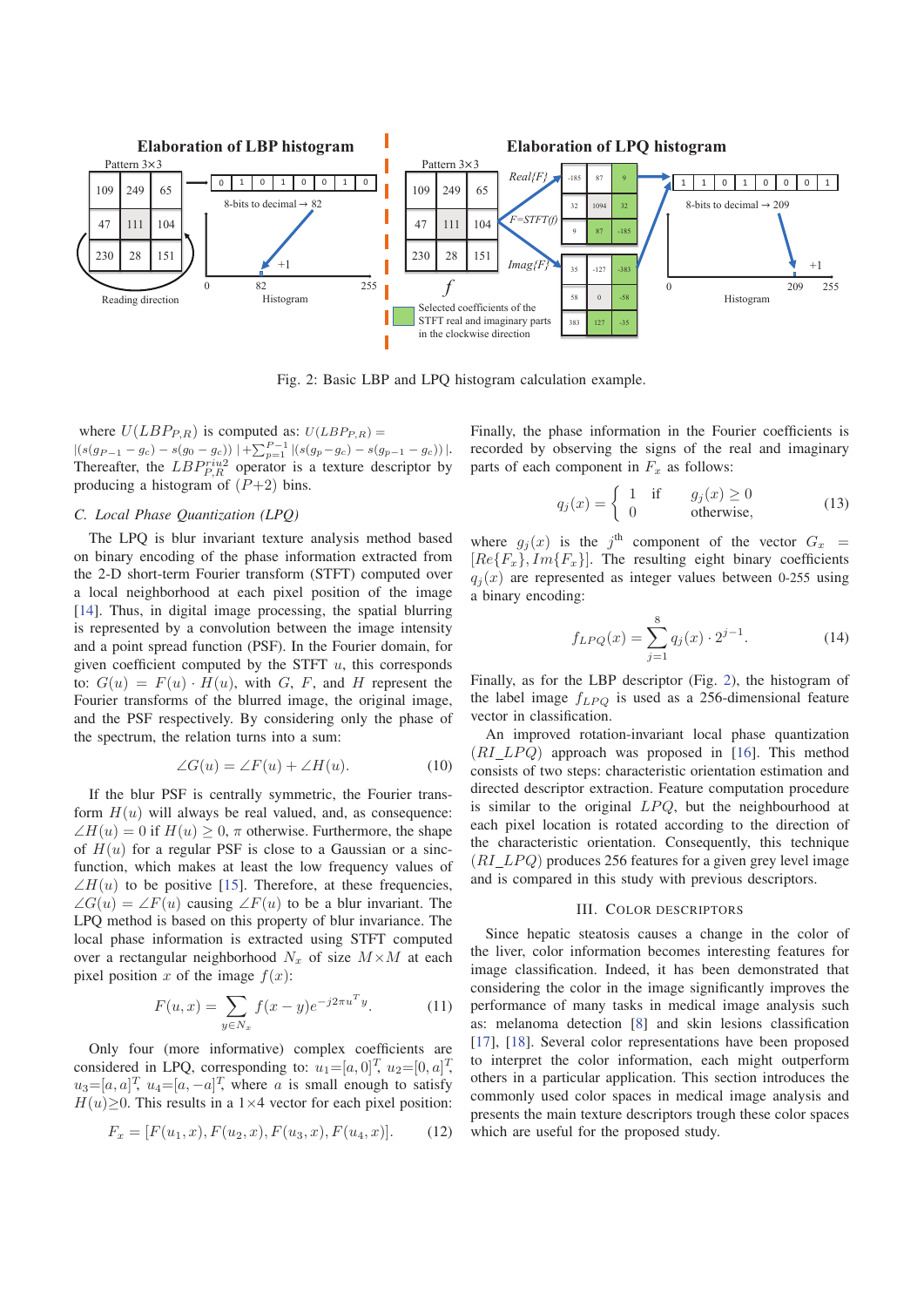

Fig. 3: Liver image acquired by a surgeon smartphone.

#### *A. Color Histogram Features*

RGB is the default color space for storing and representing digital images. In this space, each color appears in its primary color components: Red, Green and Blue. There are many other color spaces that can be computed from the RGB space by means of linear or nonlinear transformations [19]. The HSV color space is closer to how humans perceive color in terms of: Hue (H), Saturation (S) and value (V). The hue component describes the wavelength of the color, saturation indicates the amount of white in the color and value represents the brightness which describes the intensity of light coming from the color. Several researches have used the HSV space to interpret the color information in color medical images. Indeed, the hue can reflect the abnormal appearance of tissues, saturation can be used to assess the level of abnormalities and value may indicates the property of luminance [20]. YCbCr is another color model which represents color. The  $Y$  in YCbCr signifies the luminance component while  $C_b$  and  $C_r$  represent the blue-difference and red-difference chroma components. YCbCr color model imitates human eye which is more sensitive to light intensity changes than hue changes. Therefore, the model allows to perceive more information from luminance and to obtain an efficient image representation [21].

Regardless of the used model, the distribution of intensities in each color channel is represented by a histogram of 256 bins (for images coded on 8 bits). These histograms can be concatenated and used as color descriptor of  $(3 \times 256)$ values [17], [22]. Instead of concatenating the three histograms independently, it is also possible to generate a 3D histogram representing the joint distribution of the three channels. However, this increases the space dimensionality to  $256<sup>3</sup>$  and an image quantization becomes necessary [8], [18].

#### *B. Color and texture combination*

Color and texture are two related characteristics of the image, but these characteristics are usually analyzed separately. Indeed, texture analysis methods are often applied to grayscale images for computational reasons and also for the interest of the intensity values of the pixels in the image. However, it has been demonstrated that texture features incorporating color information can improve the classification results. This generated two categories of methods:

• methods extracting color and texture features separately,

• methods considering color and texture jointly [23]. In the first approach, texture features extracted from the grayscale image are used in conjunction with other features describing the color distribution in a given color space [8], [9], [24]. For example, Riaz *et al.* [8] combine texture features extracted from GLCM with color histograms computed in three color space (including RGB and HSV) to classify the dermoscopy images into melanoma and non-melanoma. In the second approach, spatial and color distribution of pixels are jointly characterized by evaluating the texture features within each of the three color components independently [25], or by considering the spatial interactions within and between those components in a given color space [19].

In the following, the image classification is done in a first time by comparing histograms of concatenated color space channels (RGB, HSV, YCbCr), then by applying texture descriptors on the image in the most effective color space.

#### IV. EXPERIMENTS AND RESULTS

#### *A. Experimental Database*

The database used in this study contains 154 RGB images, which refer to 154 different liver acquired with open-surgery view. As mentioned in the introduction, images were acquired with smartphones by surgeons under various conditions, which makes the classification task very challenging. Dataset images are divided into three classes according to HS rate assessed with biopsy. There is a significant imbalance between the classes: 125 images in class 1 ( $HS < 30\%$ ), referring to transplanted livers, 14 images in class 2 (30  $\lt$  HS  $\lt$  50%) corresponding to livers with moderate steatosis and 17 images in class 3 ( $HS > 50\%$ ) referred to discarded grafts with severe steatosis. Note that, these classes can be optionally changed depending on the expert decision.

Image analysis consists of applying the descriptors on the global area of the liver. Thus, manual segmentation was performed on each image to separate the liver organ from the background as shown in Fig. 3(a). Shadow areas and specular reflections were removed by setting to zero the bottom 'lowPercentile' and the top 'highPercentile' of all pixel values of the image, see Fig. 3(c).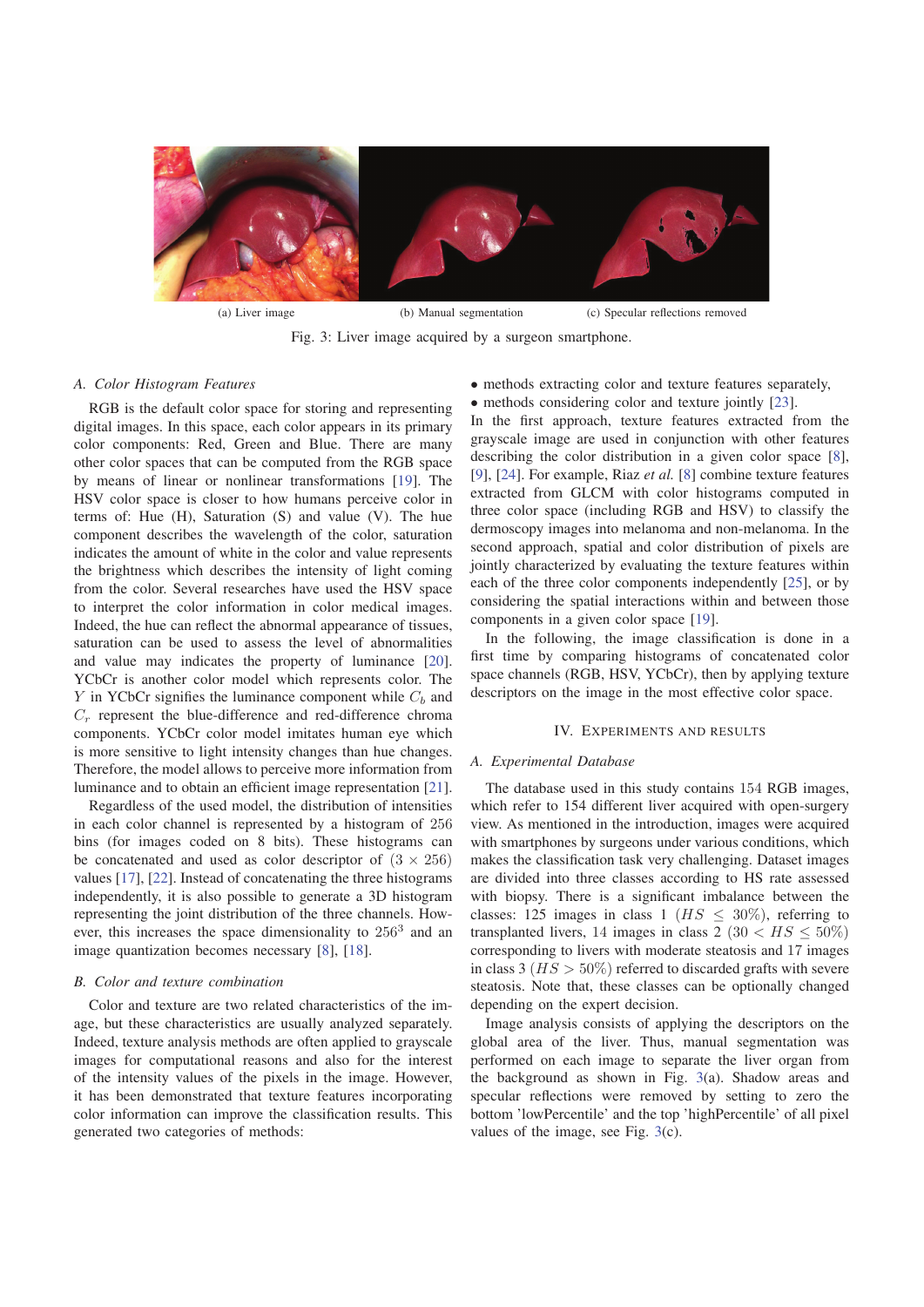|                | RGB       |           |       | <b>Cooccurrrence</b> |              |        | <b>HSV</b> |       |        | YCbCr     |           |        | LBP   |       |        | LPO       |       |       |
|----------------|-----------|-----------|-------|----------------------|--------------|--------|------------|-------|--------|-----------|-----------|--------|-------|-------|--------|-----------|-------|-------|
|                | Act.1     | Act.2     | Act.3 | Act.1                | <b>Act.2</b> | Act.3  | Act.1      | Act.2 | Act.3  | Act.1     | Act.2     | Act.3  | Act.1 | Act.2 | Act.3  | Act.1     | Act.2 | Act.3 |
| Predict. 1     | 25        |           |       | 20                   |              |        | $\cap$     |       |        | 18        |           |        | 23    |       |        | 22        |       |       |
| Predict. 2     |           |           |       |                      |              |        |            |       |        |           | 0         |        |       |       |        |           |       |       |
| Predict. 3     |           |           |       |                      |              |        |            |       |        |           |           |        |       |       |        |           |       |       |
|                | Metric    |           |       | Metric               |              | Metric |            |       | Metric |           |           | Metric |       |       | Metric |           |       |       |
|                | <b>Se</b> | <b>Sp</b> | Acc   | Se                   | <b>Sp</b>    | Acc    | <b>Se</b>  | Sp    | Acc    | <b>Se</b> | <b>Sp</b> | Acc    | Se    | Sp    | Acc    | <b>Se</b> | Sp    | Acc   |
| $C1$ vs $C1C2$ | 0.83      | 0.42      | 0.75  | 0.66                 | 0.28         | 0.59   | 0.73       | J.57  | 0.7    | 0.6       | 0.28      | 0.54   | 0.76  | 0.28  | 0.67   | 0.73      | 0.14  | 0.62  |
| $C2$ vs $C1C3$ | 0.33      |           | 0.94  |                      | 0.79         | 0.72   |            | 0.7   | 0.64   |           | 0.76      | 0.25   | 0     | 0.91  | 0.83   | $\Omega$  | 0.76  |       |
| $C3$ vs $C1C3$ | 0.25      | 0.81      | 0.75  |                      | 0.84         | 0.75   |            | 0.93  | 0.83   | 0.25      | 0.93      | 0.78   | 0     | 0.87  | 0.83   |           | 0.96  | 0.86  |
| Mean           | 0.47      | 0.74      | 0.81  | 0.22                 | 0.64         | 0.69   | 0.24       | J.73  | 0.72   | 0.28      | 0.63      | 0.67   | 0.42  | 0.69  | 0.78   | 0.24      | 0.62  | 0.72  |

TABLE I: Performance measures for different color spaces and texture features.

#### *B. Feature extraction*

Image classification requires comparison of images according to a certain useful features. In this study, color and texture features were considered in order to find suitable representation for images. First, color features were extracted using color histograms in three color spaces namely: RGB, HSV, YCbCr. Indeed, the aim is to determine if a particular color space is optimum for our study.

Color content of the liver can be represented by a single 3D histogram or three separate 1D histograms. In a simplified way, for each color space, a feature vector is constructed by concatenating the corresponding three component histograms. We could have used the joint 3D histogram of the three channels since they are not statistically independent. However, this involves an image quantization to reduce the space dimensionality and thus a loss of information.

The differential structures in liver images may be analyzed with texture descriptors. In this study, spatial and color distribution of pixels were jointly characterized by evaluating texture features within each of the three color components (Red Green and Blue) of the image independently. Co-occurrence matrices were computed on these 3 channels separately using all the possible combinations of  $(\theta, d)$ , with  $\theta \in \{0^\circ, 45^\circ, 90^\circ, 135^\circ\}$  and  $d \in \{1, 2, 3\}$  (see eq. 1);<br>then the corresponding Haralick five features (*ENE CST*) then, the corresponding Haralick five features (ENE, CST, HOM, ENT and COR) were concatenated. On the other hand,  $LBP_{riu2}^{P,R}$  (eq. 9) were then computed on each of the three channels: 10 features from  $LBP_{riu2}^{1,8}$ , 18 features from  $LBP_{riu2}^{3,24}$ , wich gives a total  $LBP_{riu2}^{3,24}$ , wich gives a total of  $3 \times (10 + 18 + 26)$  LBP based features to a given image. Finally, rotation invariant  $RI\_LPQ$  were computed over three neighborhood sizes  $(M = 3, 5, 7)$  and the corresponding histograms were concatenated. Note that the values of M were chosen to be consistent with the scales  $d$  and  $P$  used to calculate co-occurrence and LBP features, respectively. A total of  $3\times(256\times256)$  features were obtained by this method.

#### *C. Classification with LASSO*

Given a set of couples of observations  $(x_k, y_k)_{k=\{1,...,m\}}$ , with  $x_k \in \mathbb{R}^d$ , a classical linear regression algorithm looks for a  $w \in \mathbb{R}^d$  such that the predicting function  $f(x, b, w) = b + w^T x$ fits the couple  $(x_k, y_k)$ . Let  $\overline{X} \in \mathbb{R}^{(m \times d+1)}$  be the matrix with rows  $[1, x_k^T]_{k=\{1,...,m\}}$  and  $w = [b, w]$ . When the quality of

fitting is measured by Euclidean distance, the optimal  $w$  is the solution of the optimization problem:

$$
min \mathcal{L}(w) = \frac{1}{m} \| Xw - y \|_2^2,
$$
 (15)

where  $\mathcal L$  is the loss function to be minimized. The  $d$  explaining features are the columns  $X_c$  of X with  $c = 2, d + 1$ . When a budget of  $C$  features is given, the optimal  $w$  is the solution of:

$$
min \mathcal{L}(w) = \frac{1}{m} || Xw - y ||_2^2, ||w||_0 \leq C. \quad (16)
$$

Here,  $||w||_0 = |\{c \mid w_c \neq 0, c \geq 2\}|$  (notice that  $||w||_0$ is not a norm). The problem (eq. 16) arises also when the number of observations is less than the number of features  $m$ <d. Our problem falls into this case with  $m \sim 10^2$  limited by the number of patients and  $d \sim 10^3$  the number of numeric characteristics calculated from images. A main fact from linear algebra shows that the number of predicting features cannot be greater than  $rank(X) \leq m$ . Thus, one searches for a subset of  $C \le m$  features that give the best fit for y. The problem (eq. 16) is NP-hard and a good heuristic is to solve the following:

$$
min \mathcal{L}(w) = \frac{1}{m} || Xw - y ||_2^2, ||w||_1 \le K.
$$
 (17)

The minimization problem (eq.16) is LASSO (Least Absolute Shrinkage and Selection Operator) [26]:

$$
\min \mathcal{L}(w) = \frac{1}{2m} ||X_w - y||_2^2 + \lambda \cdot ||w||_1.
$$
 (18)  
This is a convex optimization problem that often finds sparse

solutions w. In fact, the  $|| * ||_1$ -norm penalizing with the factor  $\lambda$  brings  $w_c$  to 0 whenever  $corr(y, X_c) < \lambda$ . The solution w gets sparser with increasing  $\lambda$ . Then, a trade-off can be easily found between the prediction error and the number of predicting features by controlling the sparsity of  $w$  through the penalizing factor  $\lambda$ .

To perform the classification, image database was divided into: a learning set (117 images) and a test set (37 images). Note that the learning set was created by randomly selecting 75% of images in each of the three classes while the remaining 25% were left to the test. For each of the features datasets, a learning model is constructed using LASSO classifier with the selected features. To evaluate the classification performance of the resulting models, sensitivity  $(Se)$ , specificity  $(S_p)$  and accuracy (Acc) were compputed from the three confusion matrices (C1 vs C2C3), (C2 vs C1C3), (C3 vs C1C2):

$$
Se = \frac{TP}{TP + FN}, \quad Sp = \frac{TN}{TN + FP}, \tag{19}
$$